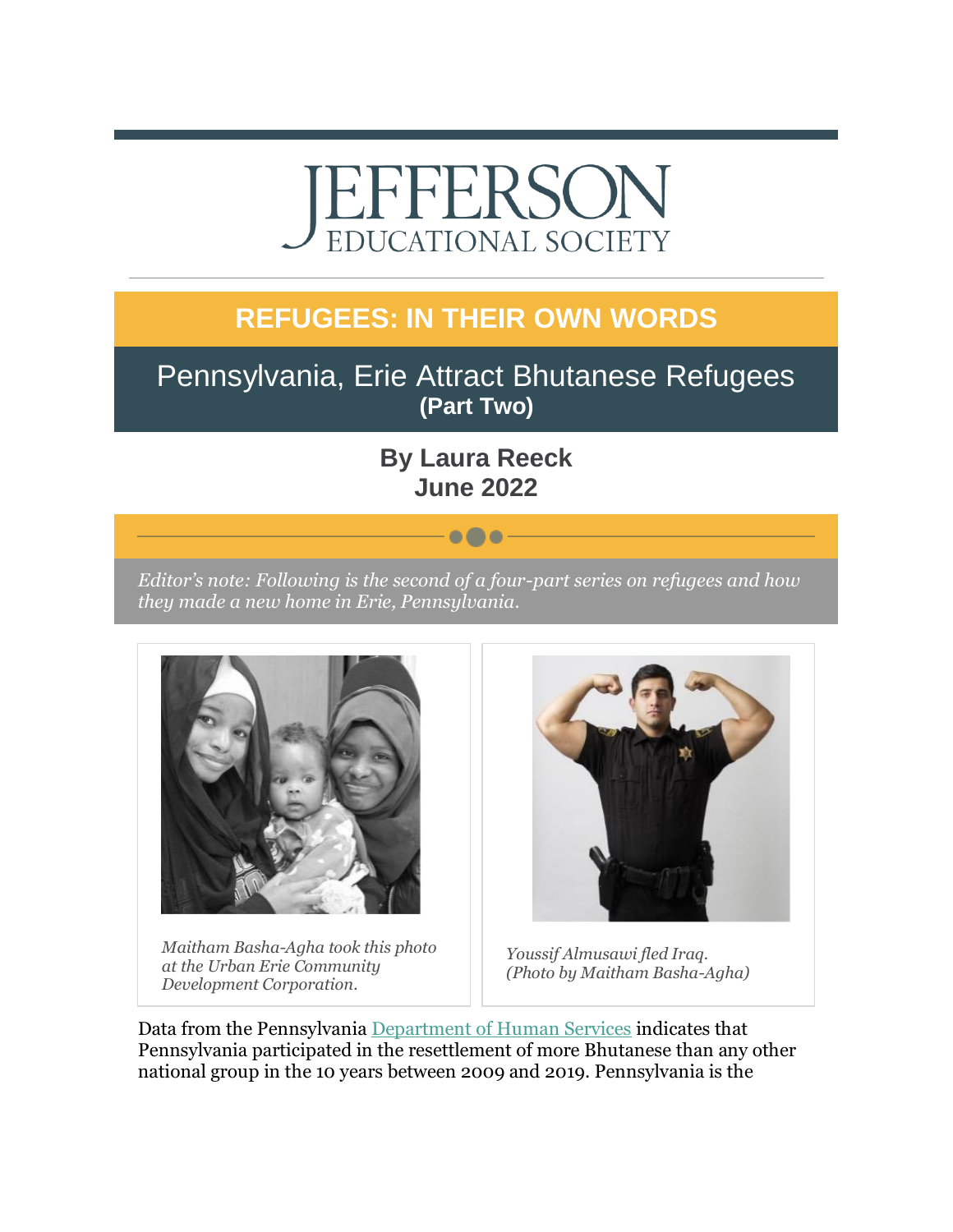foremost state in the United States to resettle Bhutanese refugees. As such, family groups have been reunited and a community based on filial ties and family relationships has formed.

It becomes increasingly clear that the Bhutanese who arrived in refugee camps in Nepal in the early 1990s experienced often years-long stays and what that entailed in terms of prospects for education, work, healthcare, etc. All Bhutanese people interviewed had lived in the camps for between 20 and 30 years before arriving in Erie, Pennsylvania.

Whereas in Part I of this series, Mukhti Subedi focuses on improvements in the camps and how people made a life for themselves there, here the outlook is not as sanguine. An important difference is the timescale: the refugees interviewed in this section had recently arrived from 20 years or more of living in the camps and had been in Erie for a matter of weeks or months, so their reflections on the camps describe them as they knew them when they left, while Mukti Subedi was looking back on life in the camps decades after having left, reflecting his experience from that time.

Both groups interviewed detail the reasons why they fled Bhutan in the 1990s, again as young children, and also why their Lhotshampa ethnic group was being persecuted – the "push" factor for fleeing and seeking refuge in a camp and then resettlement.

One salient difference between the Bhutanese Buddhist majority and the ethnic-Nepali Bhutanese refugees, who are predominantly Hindu, is religious belief and practice. Another is language. Virtually all languages spoken in Bhutan belong to the Tibetan-Burmese linguistic family, with the exception of Nepali, which is from the Indo-Aryan group. Treatment by the Bhutanese government and majority toward the Nepali ethnic minority living in Bhutan ranged from compelling them to change their cultural practices to jailing.

As they unfold, these interviews, in which the theme of hardship recurs, focus on the difficulties of having a marginal and tenuous status and living in a refugee camp. In one interview, a female member from a family group that had arrived in Erie two weeks prior to the interview was the lone person to speak. She describes the climate of fear and persecution that was created by the Bhutanese government, and which forced her family to flee when she was a child:

Interviewer: Did you have fear leaving your country?

U1: In our country fear? In Bhutan? I don't know about Bhutan because when we was in Bhutan we are small kids. We came to Nepal as a refugee, when we were small kids. We heard that, in Bhutan life are, the southern part of Bhutan is Nepalese. We are, our original, our ancestors are from Nepal. They went to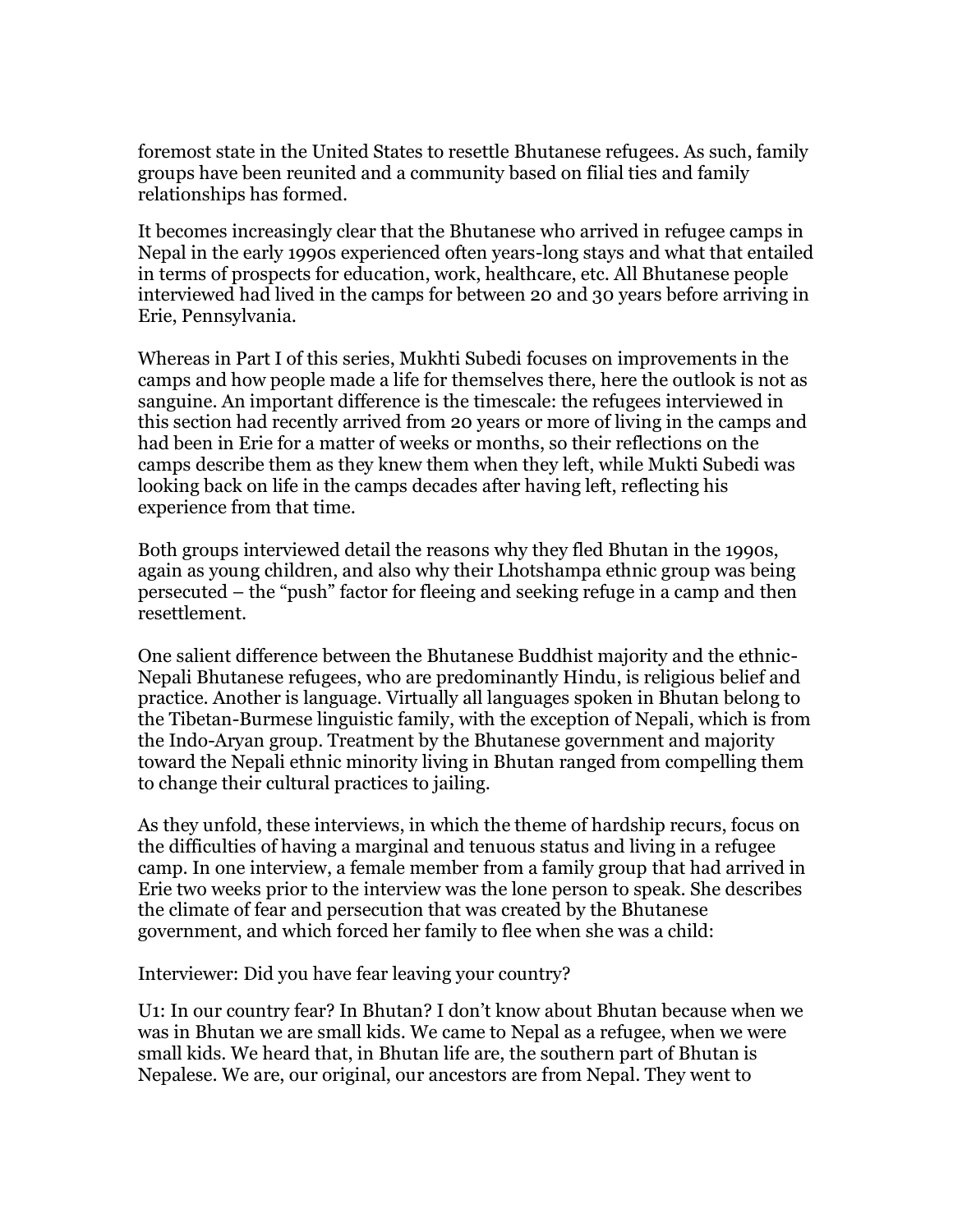Bhutan and then they became Bhutanese. Then, our father and grandfather they were born in Bhutan. So we live in the southern part of Bhutan. People in Bhutan call us Lashampas and our father, mother, they told us that the Lashampas, the Nepalese life in Bhutan is very difficult. They stay there by fear, scared, afraid of the government. The life is very difficult there. They compelled our parents to do something. Usually they take them to jail. We heard that life is very difficult there.

Interviewer: How so? How was it difficult?

U1: The government of Bhutan, they compelled the Nepalese people, although we are Bhutanese, we are Nepalese people. They compelled us to wear Bhutan's dress. Ladies wear kitas and men wear baku. They compelled our father and mother to wear their dress, to employ. Well, our parents, mother and father, they wear their dress when they were going to office. They compelled them to wear their dress while sitting at home, plowing in the fields. And ladies in our Nepalese culture, ladies love to, they love to have their long hair but they compelled them to cut the hair ...

Emotion overcomes the interviewee as she recounts challenges to daily life both internal and external to the camp. Her account shines a different light on relations with Nepalis outside the camp as compared to Mukti Subedi's in Part I; from this perspective, relations seem to have hardened some over time.

#### [\[Audio clip 1\]](https://r20.rs6.net/tn.jsp?f=001_5kvAhSppQTJX5eYPxPf61ENh0NZW14ulaT7xjO3FOwj_Ew5EHBOGCBci6K0NWdkBcBgBWsiEe5jz3E8stts76cTIeUjnbuy3QcOXz6bPmd94s3uEFMpNWi7A4ajl1nuGY90YYmexmQO8ExlLM65Gaih_5waoM8r5K_7wTWk8FX2ZZKiM2taEILC0ht6hwBJrNdUfHO_04v8dreRGFBhNfOsS_8a2lzCm5p6gmtr4zw=&c=9nbRf56lc1qB_NQJLd6GvSnfuM6XoH-tZml11wML8zJ_iGYF2kVJxw==&ch=NfpvpSK9kb7T8ffRDw7o_jSdiBC8wM8iGIPYiSoNQnqySwHcjNYfAQ==)

In the other interview, a father, who had just arrived in Erie with his son two weeks earlier, explains through interpreter Nandu Subedi the difficulties he faced in the camps and also states that if political conditions were right in Bhutan, he would have preferred to return to Bhutan than to have resettled in a third country. He expresses a range of complex situations and emotions regarding life in refugee camps, thoughts of returning home, and hope for the future.

#### [\[Audio clip 2\]](https://r20.rs6.net/tn.jsp?f=001_5kvAhSppQTJX5eYPxPf61ENh0NZW14ulaT7xjO3FOwj_Ew5EHBOGCBci6K0NWdkfY5TsQpQunH09eaMEljEzG-A7Fc-kWF8EcygBBQzEtpkYgSEn4yd6BqmlPHrU-936ISuF789h0Uu63NP_GxBYaw0qMPU9xh1B8V1fM2lsbUSHJEiekipCzVfWcnEBQ8zPsrQEEhT8cPvlmDrBzFoe82QE-gEbAAir33ZDXZ6qh4=&c=9nbRf56lc1qB_NQJLd6GvSnfuM6XoH-tZml11wML8zJ_iGYF2kVJxw==&ch=NfpvpSK9kb7T8ffRDw7o_jSdiBC8wM8iGIPYiSoNQnqySwHcjNYfAQ==)

One significant theme is the interviewee's simultaneous wish to return to Bhutan, where he had a comfortable life before fleeing persecution, and to create a new life with more opportunity in the United States. But what stands out is his love of his home country and the life he had there, despite the fact that he had not lived there for more than 20 years.

No passage in the interview more clearly demonstrates how being a refugee defies individual choice and also how political circumstances determine the fate of individuals, which debunks one [commonly-held myth about refugees](https://r20.rs6.net/tn.jsp?f=001_5kvAhSppQTJX5eYPxPf61ENh0NZW14ulaT7xjO3FOwj_Ew5EHBOGCBci6K0NWdkAoL0jvI4rcB5yXS_B8Z9q22MI_6G_S_omY8gMitdMtKX4NrmUa4KYmkNTEjO4BZbnOFq6TnNjGLXXsFSYryEZUHK1auwzJwap6_Pl0e5CXkFkg0YbexbOEeMIisKqq9LkII6Izdf56tRyR3cS9oGjkDSWteXvGWWmW-Dsio1AV8=&c=9nbRf56lc1qB_NQJLd6GvSnfuM6XoH-tZml11wML8zJ_iGYF2kVJxw==&ch=NfpvpSK9kb7T8ffRDw7o_jSdiBC8wM8iGIPYiSoNQnqySwHcjNYfAQ==) – that they willingly leave their homes in search of a better life. Asylum-seekers have not chosen their circumstances, nor do refugees choose where they will be resettled.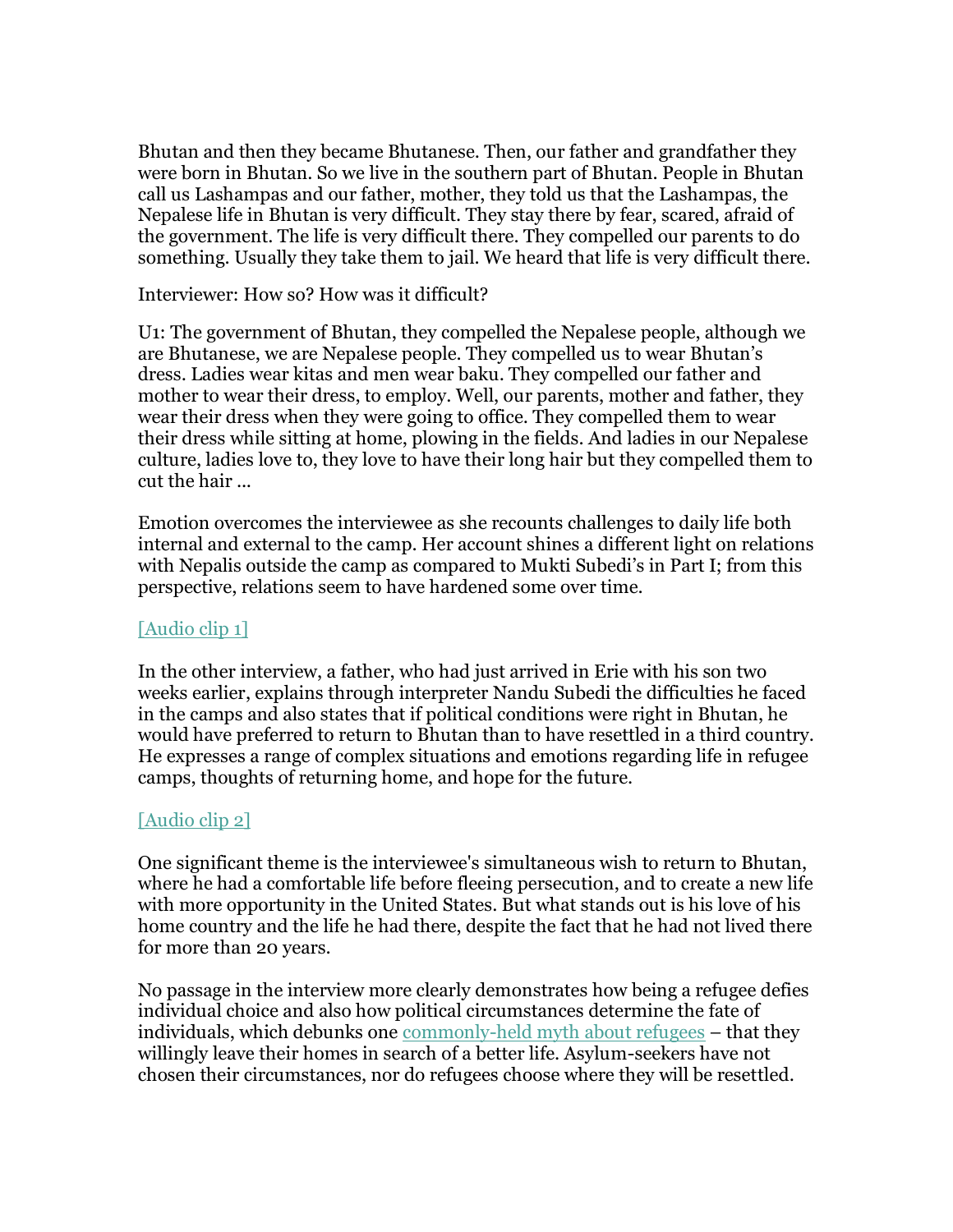As a reminder, asylum-seekers and refugees have both crossed a national border and are no longer within their country of origin and citizenship. But to distinguish between them, before legally becoming a refugee, a person must apply for asylum; if and when asylum is granted, the person becomes a refugee.

#### [\[Audio clip 3\]](https://r20.rs6.net/tn.jsp?f=001_5kvAhSppQTJX5eYPxPf61ENh0NZW14ulaT7xjO3FOwj_Ew5EHBOGCBci6K0NWdkE-cfkdI_1S8q-6SfByUsTlAaNZ6kipqtXSNjU4mfxz75AHNWtG_CHGsZf-8nHSLaPehUUaFzGM-QJEyMwwTCulHhJlO4DCmH01wK2oAu57-7LBU_R-iCJ0fnzrZk1IeuZVQrzRHHNjevTESpJCj_bnqTHTG9z0ahRPZ0ohW7D4w=&c=9nbRf56lc1qB_NQJLd6GvSnfuM6XoH-tZml11wML8zJ_iGYF2kVJxw==&ch=NfpvpSK9kb7T8ffRDw7o_jSdiBC8wM8iGIPYiSoNQnqySwHcjNYfAQ==)

Arrival in Erie was for both groups their first experience of snow, American grocery stores and shopping (as opposed to the street markets they were familiar with), and food and drink they were unaccustomed to. The female refugee says with a laugh: "Food is challenging for us. We don't have a habit to eat food like burgers or pizza … And I don't like to eat it so I just drinking water."

That same family group came to Erie to reunite with other family members, including her brother and sister, highlighting how family reunification has contributed to forming a Bhutanese community in Erie over time. She also mentions that her parents had come with another of her brothers in 2012 to seek medical treatment. For both groups of interviewees, initiating resettlement was a choice and a forward-looking decision. As the female refugee says, "For better future, we came here. There didn't have any future, we didn't have any jobs, our status very low there. So for our better future, we came."

The following sound clip of the male refugee clearly emphasizes that despite his own reservations about resettling in a third country, he has invested hope in his child, whose mother remains in the refugee camp.

#### [\[Audio clip 4\]](https://r20.rs6.net/tn.jsp?f=001_5kvAhSppQTJX5eYPxPf61ENh0NZW14ulaT7xjO3FOwj_Ew5EHBOGCBci6K0NWdkyNLLSW9D9qXXI7z2HQZbSFB6y6cD7qh4t2bPCU9nGXLVodaxRxHPJgq1xbjAHKRIXvLd7DfWK3VyzwPYs5CAFOkLjKh5fJiT8PqrGARJt2eRlEEdeD3DxOihSVUknsmaw9mCl1R8yOEyLFkffPlPH8quYlUjUapY9pwHrB9pfIQ=&c=9nbRf56lc1qB_NQJLd6GvSnfuM6XoH-tZml11wML8zJ_iGYF2kVJxw==&ch=NfpvpSK9kb7T8ffRDw7o_jSdiBC8wM8iGIPYiSoNQnqySwHcjNYfAQ==)

Juxtaposing the three interviews of ethnic-Nepali Bhutanese refugees, all completed in February 2018, shows why there can never be a single, lone, or unified "refugee story," even when people come from the same national and ethnic groups. Indeed, this is part of the purpose of oral history interviews: on the one hand, to record and preserve stories that might never be told otherwise, and on the other to treat each interviewee as a unique individual with a unique story, voice, and perspective.

Listening to voices, as you are able to do here through sound clips from the interviews, provides for a deeper understanding of how the life stories were told; these stories are not flat. On the contrary, there are times when emotion dominates to such an extent that the telling of the story has to be paused or restarted. Another important element to the three interviews with Bhutanese refugees is the presence of an interpreter in two of the three interviews; having an interpreter changes the dimensions of an interview. On the one hand, it slows the interview down, extending it; on the other, it deepens the interview and forces a